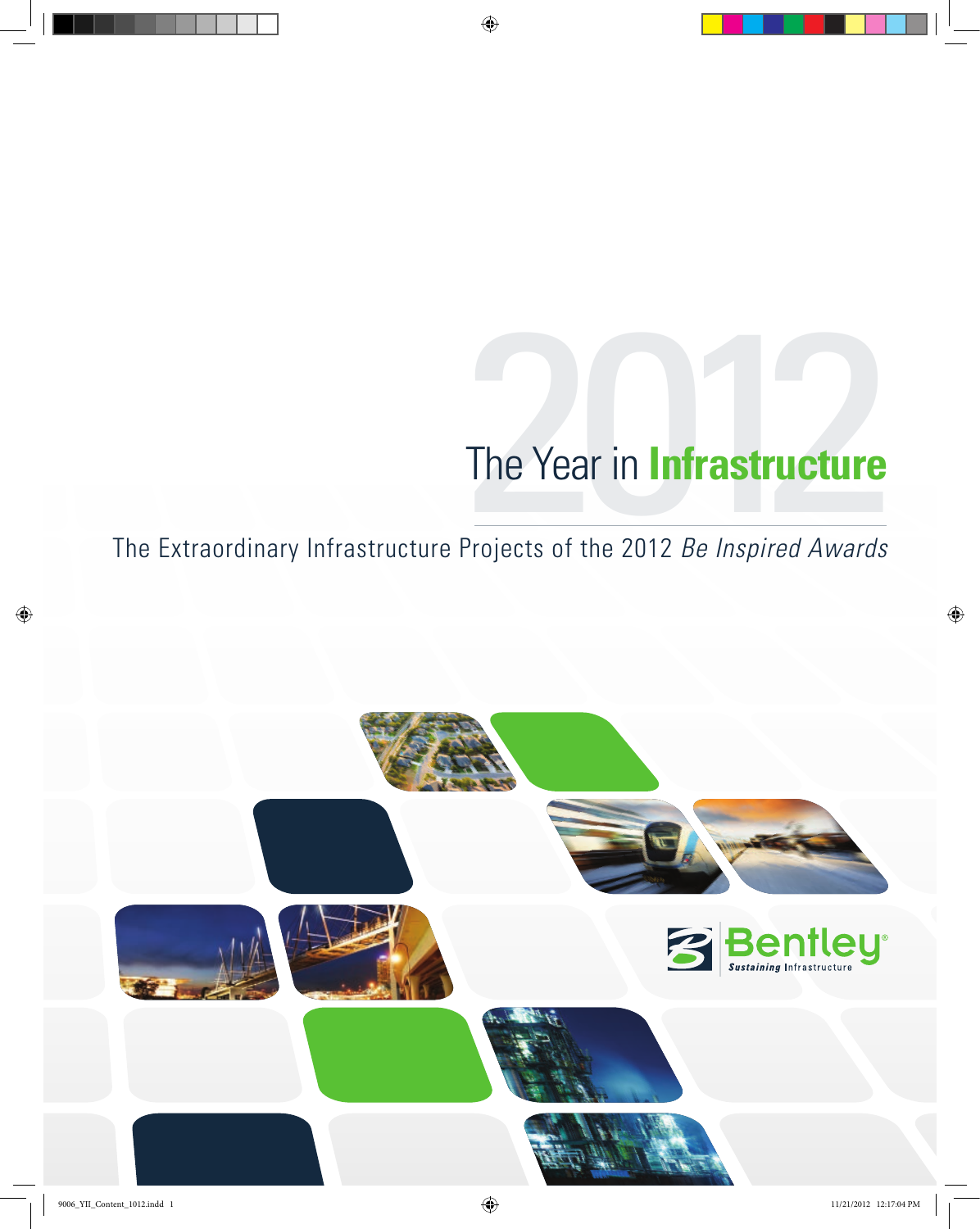

## **Innovation in Process Manufacturing**

This category covers a wide range of industries including upstream and downstream oil and gas facilities, petrochemical and chemical complexes, pharmaceutical and manufacturing plants, and more. For greenfield plants and retrofits to existing plants, safety and environmental concerns are at the top of the priority list, and the management of engineering information and innovative use of technology are critical to achieving project success and process improvements.